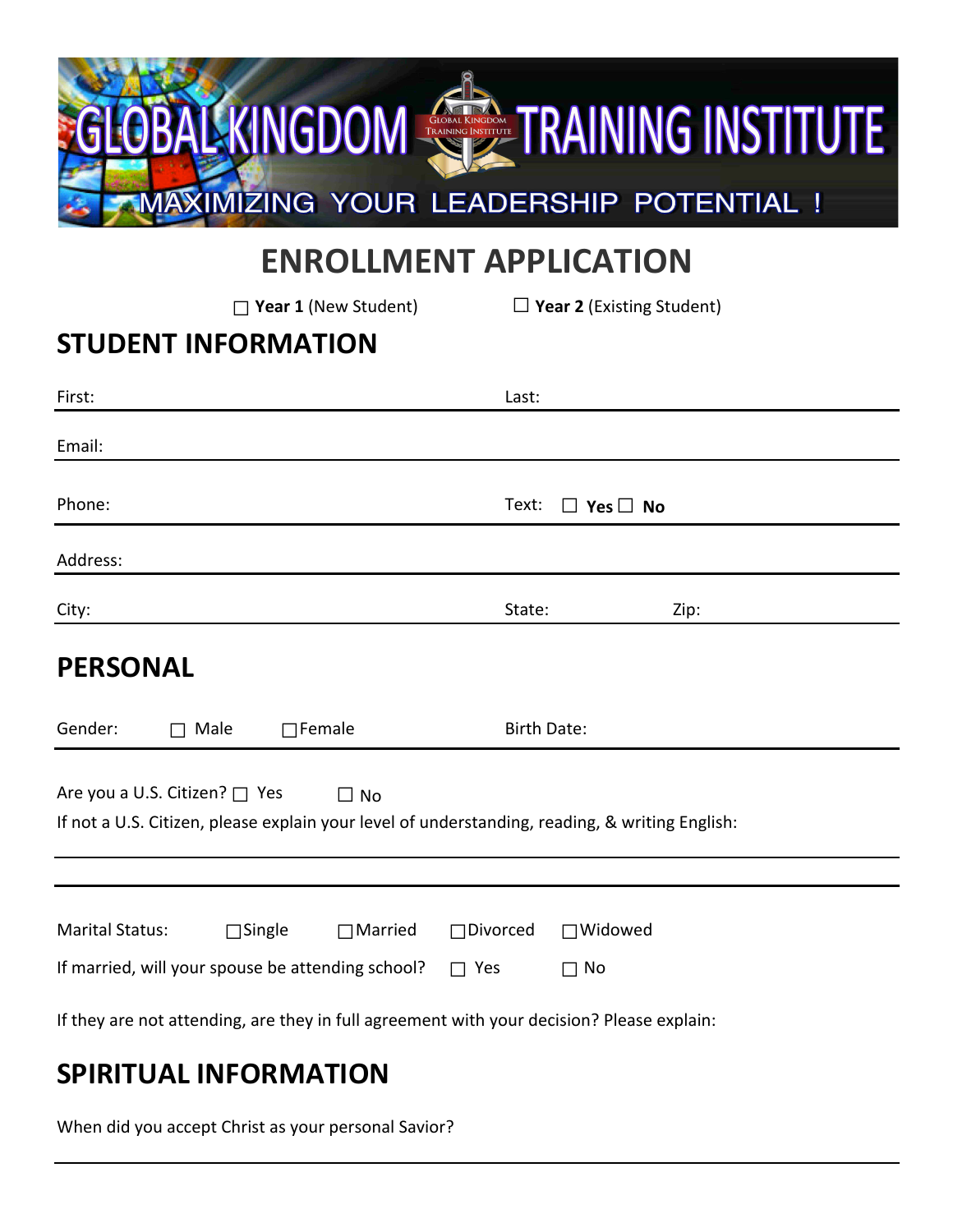

Give a brief description of your Christian experience (Personal relationship with God).

| Have you been water baptized?<br>When:<br>$\Box$ Yes $\Box$ No                                                                                                                                                                   |  |  |
|----------------------------------------------------------------------------------------------------------------------------------------------------------------------------------------------------------------------------------|--|--|
| Have you attended any deliverance classes? $\Box$ Yes $\Box$ No When:                                                                                                                                                            |  |  |
| Have you been baptized in the Holy Spirit according to Acts 1:8 and Acts 2:4?<br>$\Box$ Yes $\Box$ No<br>If yes, how do you know you were baptized in the Spirit & when did it happen?                                           |  |  |
|                                                                                                                                                                                                                                  |  |  |
| Do you attend church regularly?<br>Are you a member?<br>$\Box$ Yes $\Box$ No<br>$\Box$ Yes $\Box$ No<br>How long have you been attending regularly?                                                                              |  |  |
|                                                                                                                                                                                                                                  |  |  |
| Home Church:<br>Pastor:                                                                                                                                                                                                          |  |  |
| <b>Church Address:</b>                                                                                                                                                                                                           |  |  |
| City:<br>State:<br>Zip:                                                                                                                                                                                                          |  |  |
| Do you tithe at least 10% of your income regularly to your local church? $\Box$ Yes $\Box$ No<br>Have you recently left another church?<br>$\Box$ Yes $\Box$ No<br>If yes, was it a good parting or are there unresolved issues? |  |  |
|                                                                                                                                                                                                                                  |  |  |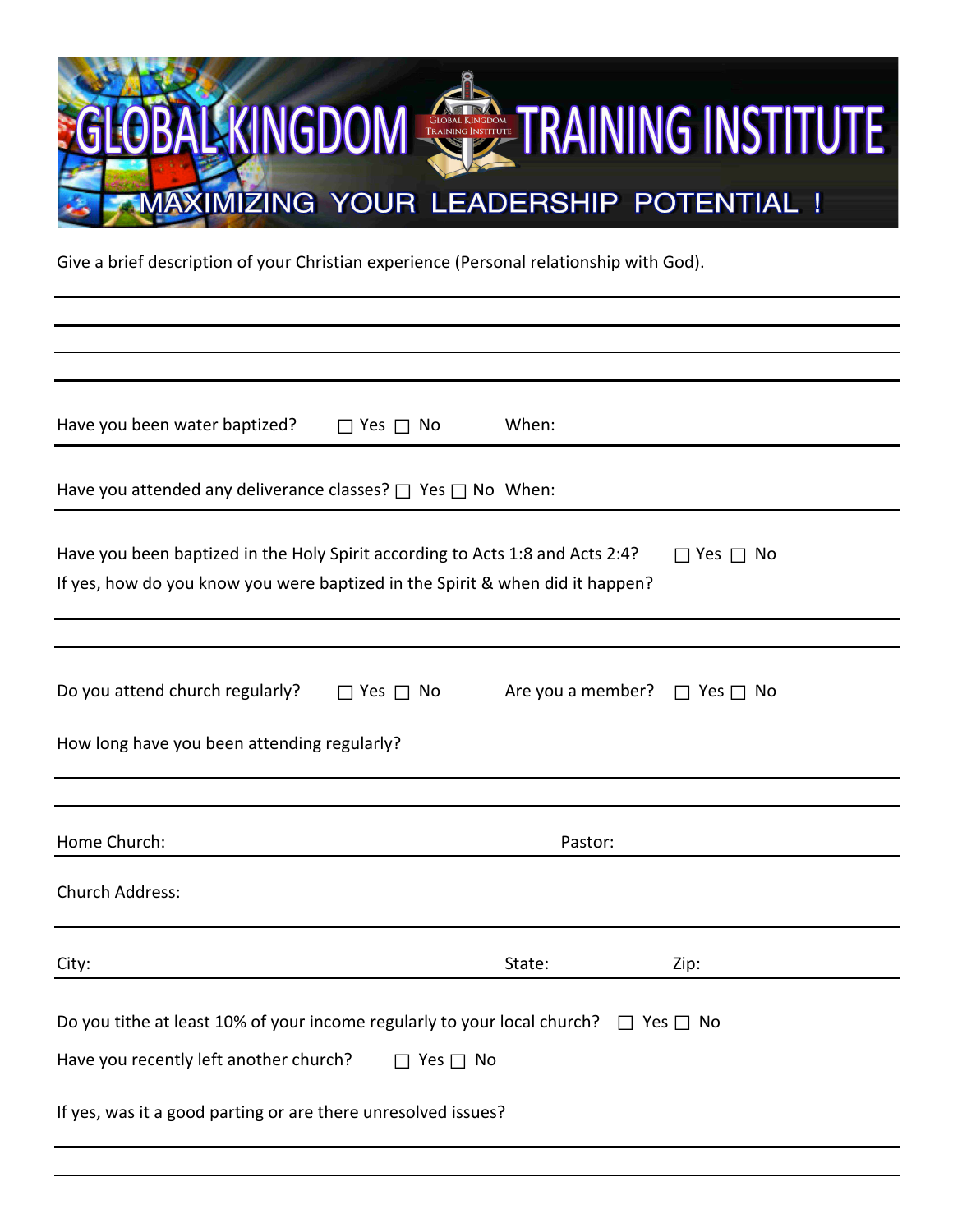

List any Christian service you have done:

What are you passionate about?

### **HEALTH**

Please describe any physical or emotional conditions, and state any special attention, treatment, or medication required:

## **EDUCATION**

| Did you graduate from High School? $\Box$ Yes $\Box$ No |                                                         |
|---------------------------------------------------------|---------------------------------------------------------|
| Did you attend College/University? $\Box$ Yes $\Box$ No | Graduated from College/University? $\Box$ Yes $\Box$ No |
| Have a GED/HS Equivalent? $\Box$ Yes $\Box$ No          |                                                         |
| What was your major?                                    |                                                         |
| Date Graduated:                                         |                                                         |
| <b>FAMILY</b>                                           |                                                         |
| Name of Spouse:                                         |                                                         |

Spouse's Birth Date:

Children (names and ages):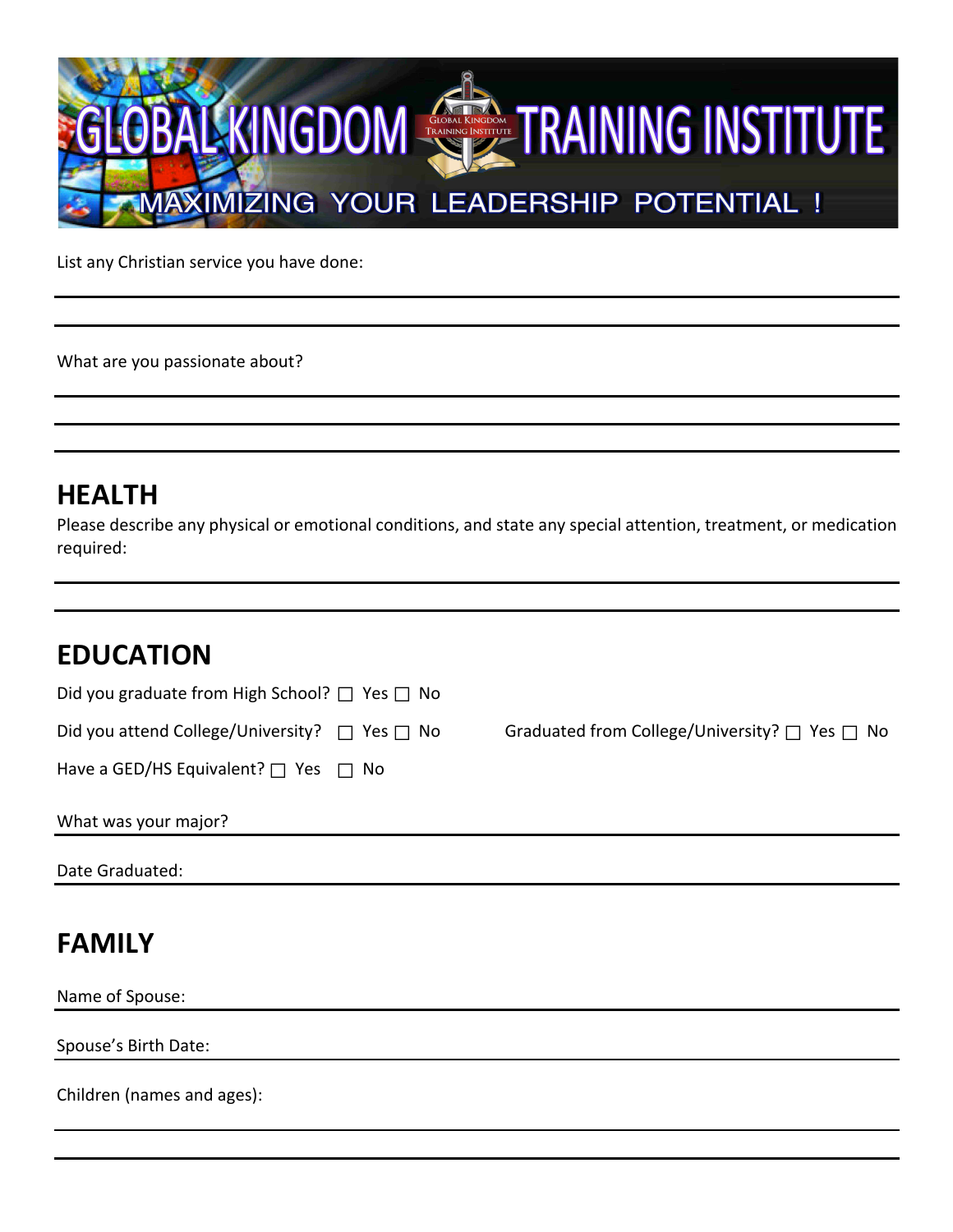

#### **PARENTS**

Father's Name: Living: **□** Yes **□** No

Mother's Name: Living: **□** Yes **□** No

#### **EXPERIENCES**

**(Answering "YES" to the following questions will NOT automatically disqualify the applicant from acceptance.)** 

| Have you used illegal drugs in the last six months? $\Box$ Yes $\Box$ No |  |
|--------------------------------------------------------------------------|--|
| If yes, please explain below:                                            |  |

| Have you ever been arrested? $\Box$ Yes | $\Box$ No |
|-----------------------------------------|-----------|
|                                         |           |

If yes, when & where? Please provide a brief explanation:

| Have you been involved in pornography in the last 12 months? $\Box$ Yes<br>$\Box$ No    |
|-----------------------------------------------------------------------------------------|
| If so, when was the last time and what have you been doing to remain pure in this area? |

| Have you been involved in sexual immorality in the last 5 years? $\Box$ Yes $\Box$ No |
|---------------------------------------------------------------------------------------|
| If so, when was the last time? And please explain what God has done to restore you?   |

Have you ever been involved in the occult, witchcraft, or cults? **□** Yes **□** No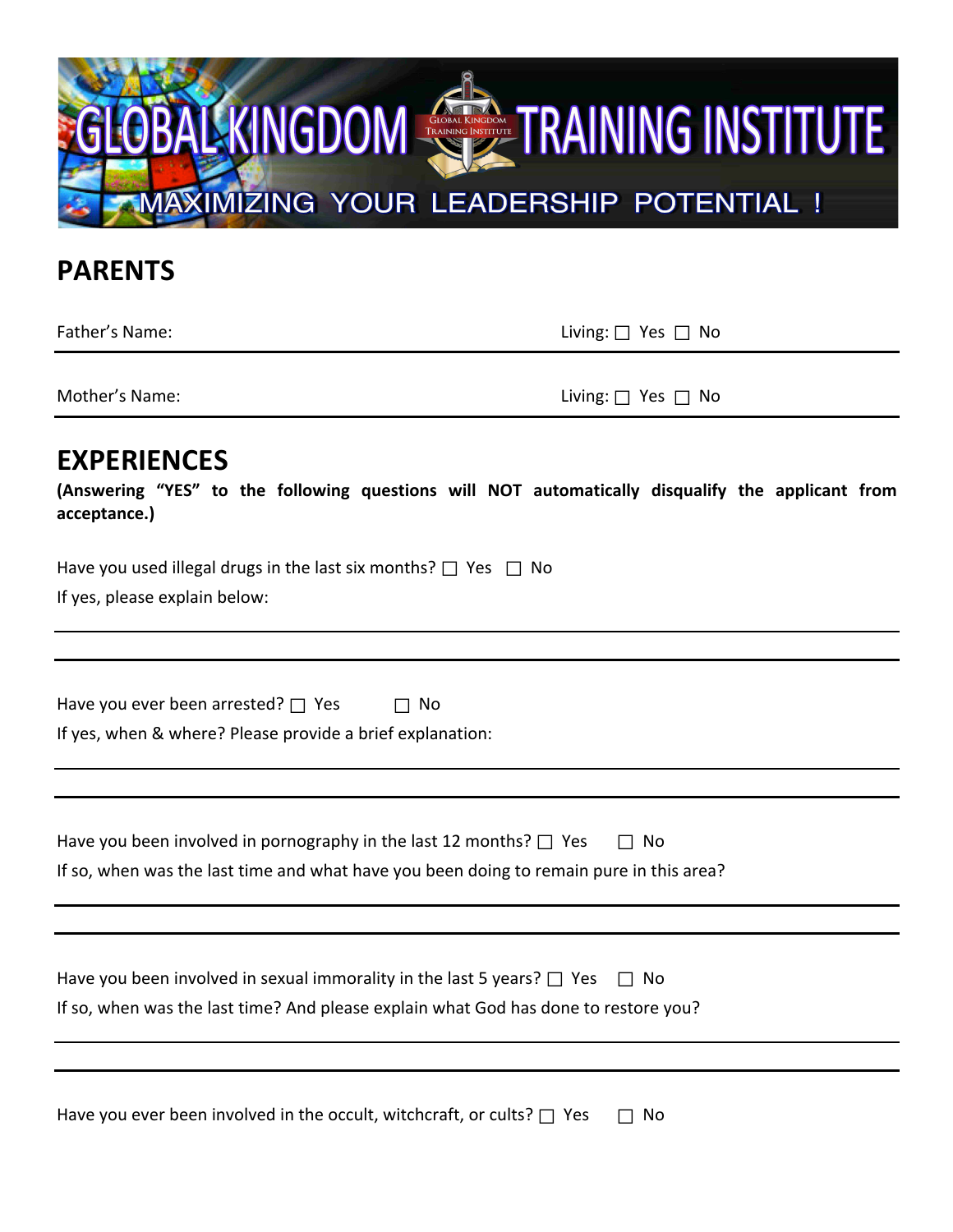

If yes, please provide a brief explanation:

### **EMPLOYMENT**

Present Employer:

Occupation:

#### **MORE INFORMATION**:

Briefly explain why you want to attend.

#### **FINANCES**

| Tuition is \$200.00 per semester, and students will be expected to pay at least \$100.00 before the second class. |              |           |                        |
|-------------------------------------------------------------------------------------------------------------------|--------------|-----------|------------------------|
| Will you be prepared to pay it?                                                                                   | $\sqcap$ Yes | $\Box$ No | If no, please explain? |

**Optional Payment Plan**: Tuition is \$200.00 per semester. An Administration Processing fee of \$50.00 is required per semester. Payment Plan of four months monthly fee is \$50.00 plus processing. Fees can only be paid by credit, debit, or money order.